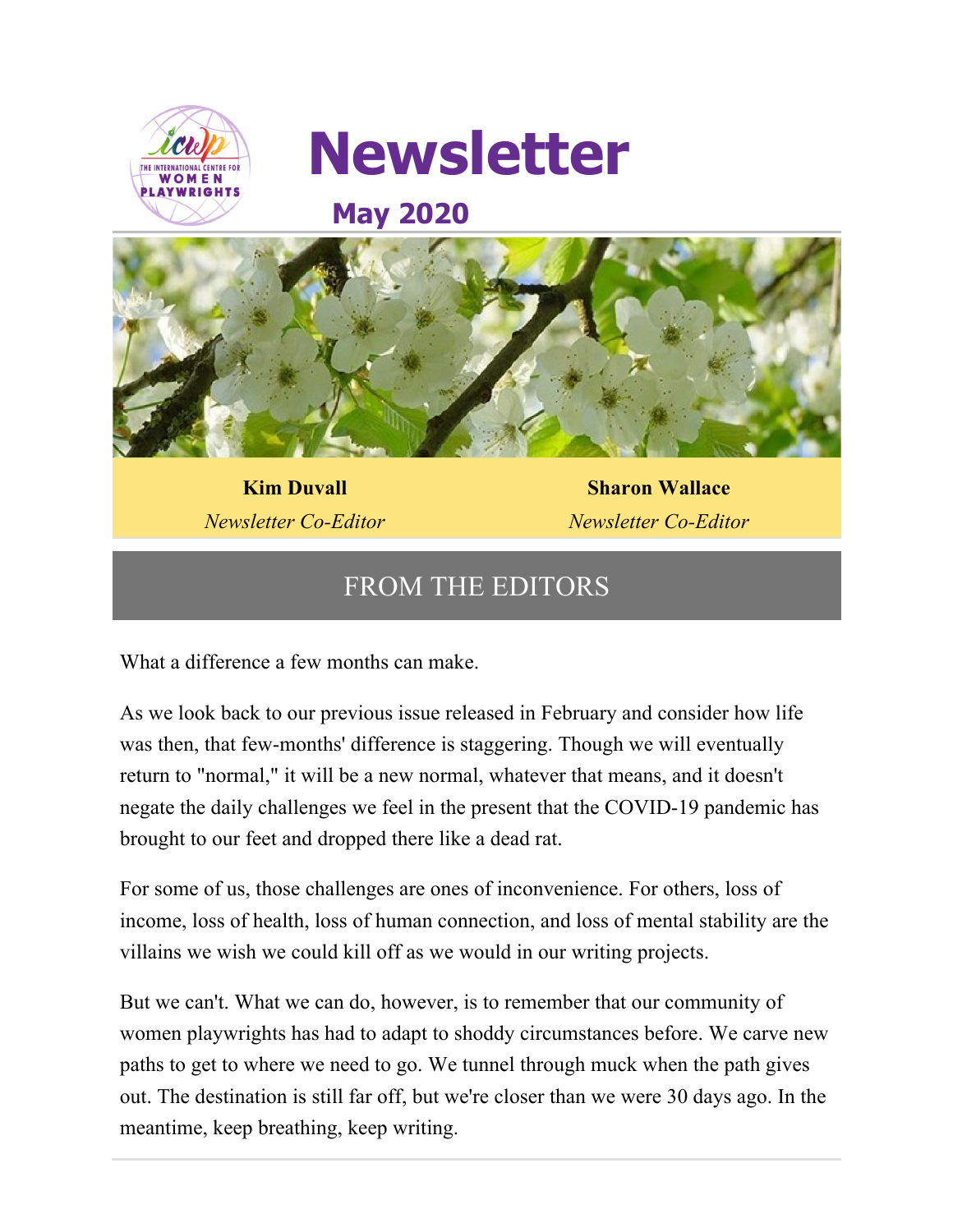# THE SHOW MUST GO ONLINE:

# Theaters Closed By the Pandemic Get Creative



When states and municipalities across the United States began banning large gatherings, theaters — from regional stages to Broadway — shut down.

Enter the video performance.

In March, the American Conservatory Theater, or A.C.T., in San Francisco had a new play on its main stage called TONI STONE about a female ballplayer in the Negro Leagues. A day after it opened, COVID-19 shut the theater's doors. So executive director Jennifer Bielstein took the archived performance online. Read the full story here.

In the Bay Area of California, The Marin Theatre Company is now streaming a show called "Love," a modern production about sexual harassment that had just opened to great reviews where theaters were shut down. Read the full story here.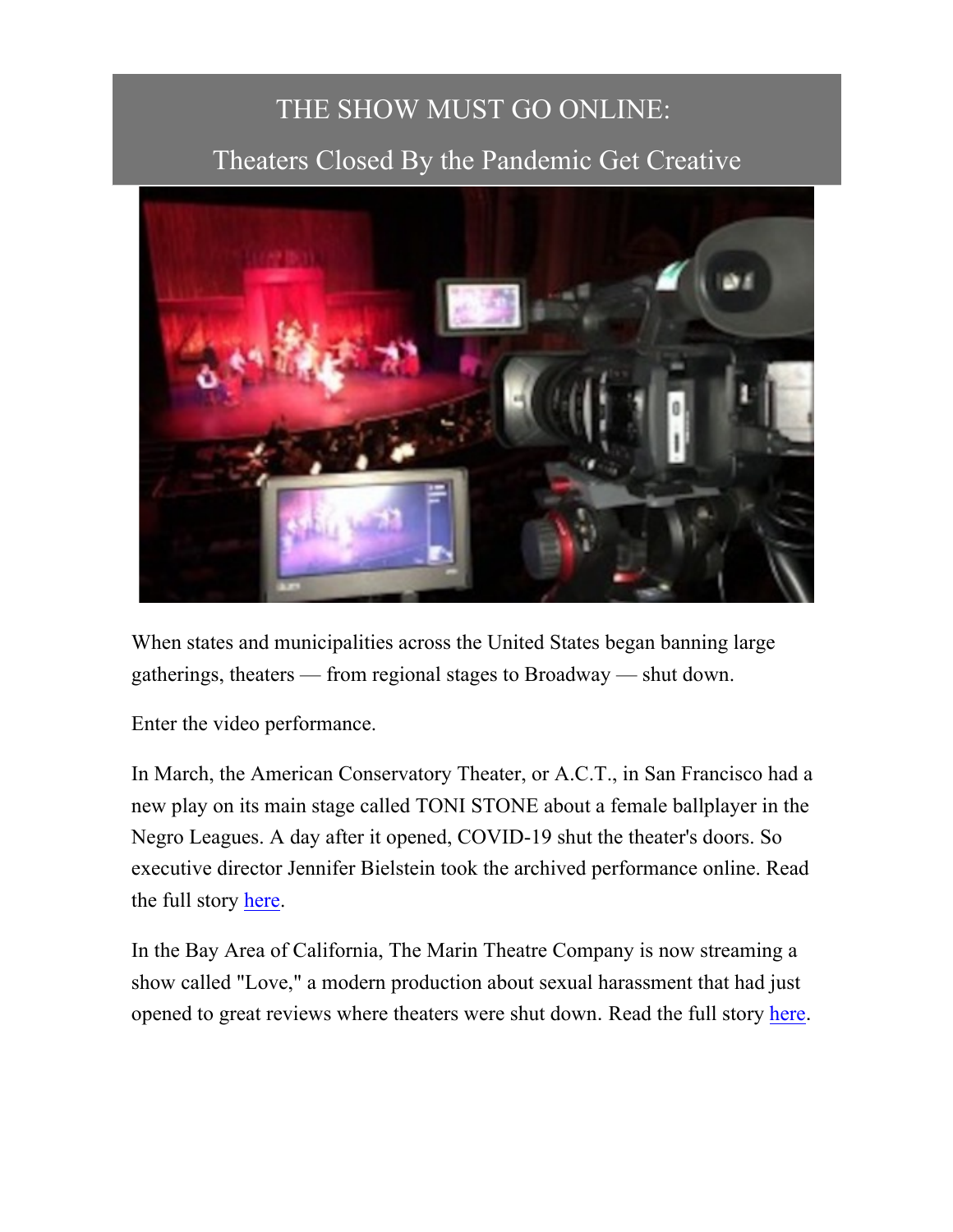#### **Mostly FREE Streaming Shows Now Playing**

"The Afterlife" – Gary Soto – S.F. Youth Theatre

"Radical" & "Scotus Gay" – John Fisher – therhino.org

"Pride & Prejudice: Musical" – #RomCom – TheatreWorks.com – \$4.99

"The Habit of Art" –  $\#GavAtists - U.K.$  – original theatre.org – \$3.00

"Gold: The Midas Musical" – #KidsGreekMyth – MinKahng.com – to May 25

"Song of the Nightingale" – #KidsFolkMusical – TownHallTheatre.com

"Kill the Debbie Downers!" – #RockingChekhov – ShotgunPlayers.org

"Cyprus Avenue" – #IrishDramedy #StephenRea – RoyalCourt.com

"Much Ado about Nothing" – N.Y. Public Theater –  $PBS.org -$  to May 26

"Red" – #Mark Rothko #Modern Art –  $PBS.org -$  to May 26

"Natural Shocks" – Gunderson – #WomanTornado – MarinTheatre.com – AudioPlay

"Truce: A Christmas Wish from the Great War" –  $#WW$ Imusic – citylights.com

"Pirates of Penzance" – Gilbert & Sullivan – #ComicOpera – rossvalleyplayers.com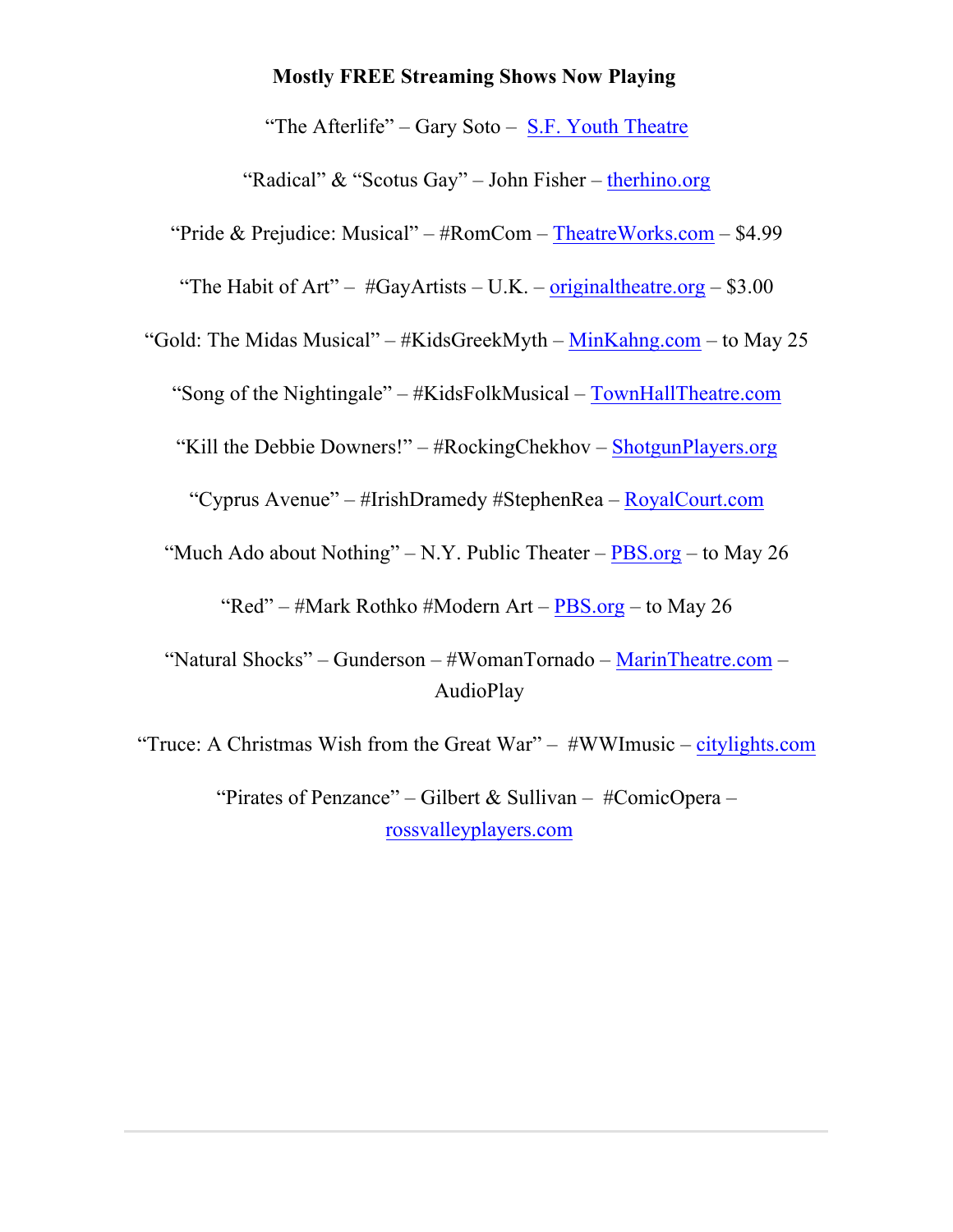## FEMINISM UNDER THREAT



Helen Lewis, writer for *The Atlantic*, chronicles how pandemics affect women and men differently. She writes,

"Enough already. When people try to be cheerful about social distancing and working from home, noting that William Shakespeare and Isaac Newton did some of their best work while England was ravaged by the plague, there is an obvious response: *Neither of them had child-care responsibilities."*

Read the full article here in *The Atlantic.*

## COPING with COVID-19

This quarter, we asked members to submit stories, musings, and photos depicting their experience with the pandemic. Here is one of those contributions.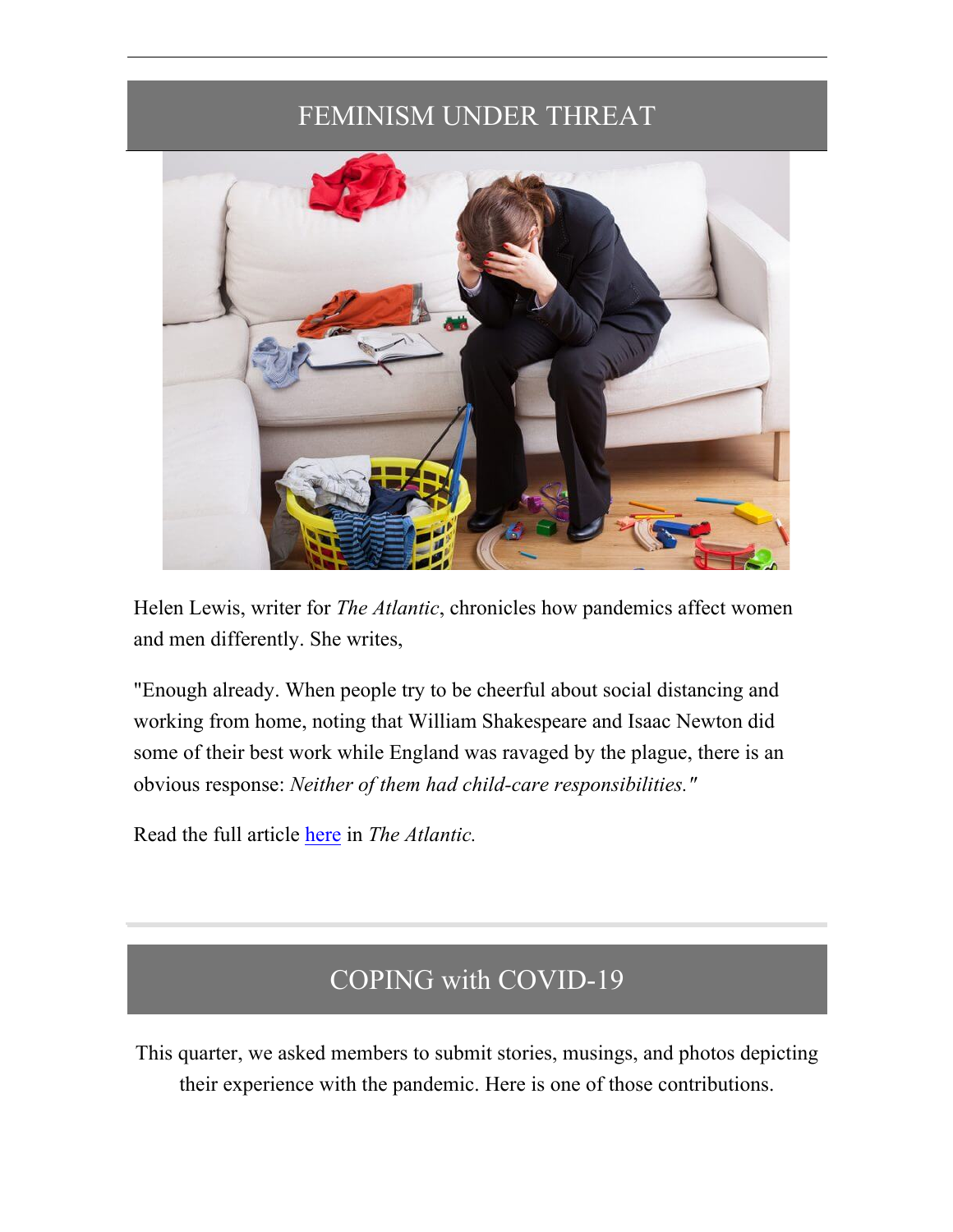### From **Judith Pratt**

Not panicking.

Not letting my husband panic.

We are comfortably off. Our parents are gone, so we don't have to worry about them. However, we have no kids, so we are updating our wills accordingly. That includes health care directives: Do you want to be on a ventilator until you die, or should they pull the plug?

I'm panicking.

What I really want to do is clean and organize everything, trying to control \*something.\* But I also want to write down all the stories in my head, immediately.

It's hard not to run around in circles.

On the other hand, my ex-stage-manager husband has created a detailed Cleaning Schedule. It includes a lot of diluted bleach. We have never been so clean. I like that.

So I'm going to go write a story and clean my desk.

Then I'll run around in circles.

The **ICWP Board** is excited about the successful participation of the Zoom programs. Please join us if you haven't already.

### THE LATEST IN BLOGS

If you have advice for our members or would like to write on a burning issue for a blog posting, please contact ICWP at admin@womenplaywrights.org.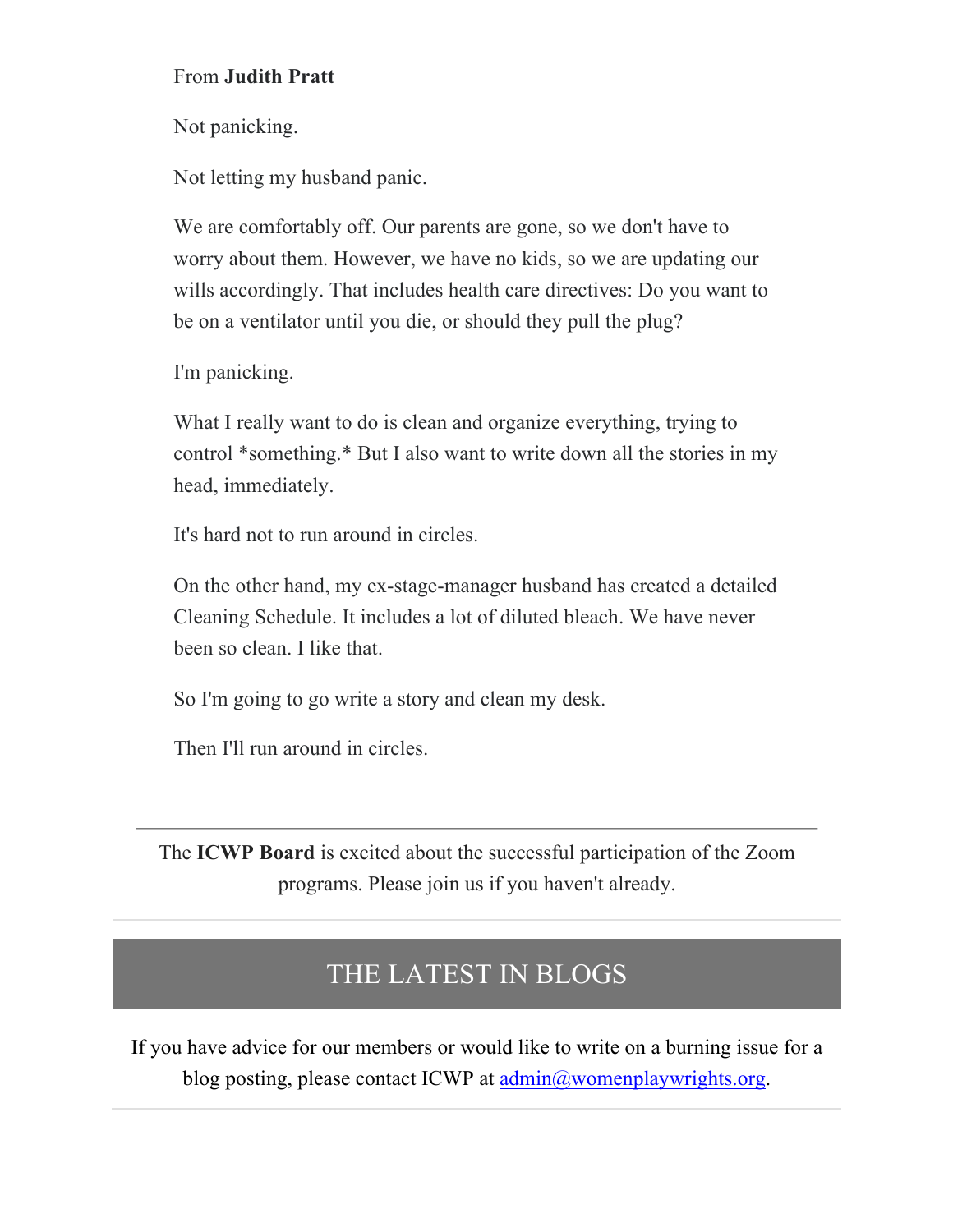### WELCOME TO NEW MEMBERS

**Tita Anntares Catalina Florescu Dorothy Harris Diana Howie Annie Lanzillotto Nina Mathews Carol Pranschke Mary Reinhardt**

# 3-MINUTE PLAY CONTEST WINNERS



Here are the winners of the April 2020 contest in alphabetical order.

Congratulations!

*Speed Dating* by **Teresa Fogel**

*Happy Anniversary* by **Jean Klein**

*Forgiving Mary* by **Laura Pfizenmayer**